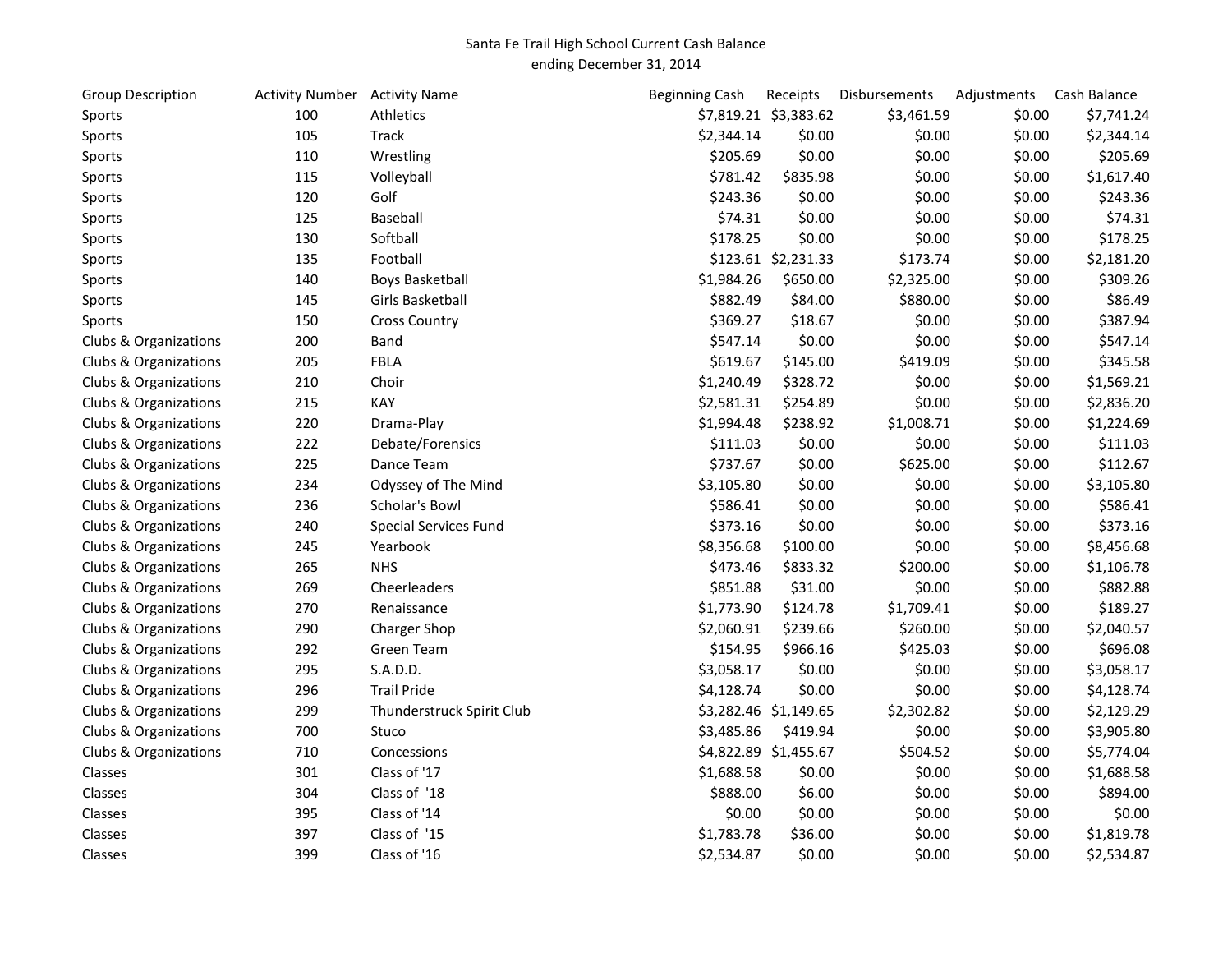## Santa Fe Trail High School Current Cash Balance ending December 31, 2014

| District                 | 400 | Hot Lunch                            |            | \$7,254.14 \$5,039.00 | \$7,254.14 | \$0.00   | \$5,039.00 |
|--------------------------|-----|--------------------------------------|------------|-----------------------|------------|----------|------------|
| District                 | 405 | Textbook                             | \$102.00   | \$116.55              | \$102.00   | \$0.00   | \$116.55   |
| District                 | 410 | <b>Activity Fee</b>                  | \$90.00    | \$50.00               | \$90.00    | \$0.00   | \$50.00    |
| District                 | 415 | <b>District Passes</b>               | \$0.00     | \$0.00                | \$0.00     | \$0.00   | \$0.00     |
| District                 | 420 | <b>Driver's Education</b>            | \$0.00     | \$0.00                | \$0.00     | \$0.00   | \$0.00     |
| District                 | 425 | Summer School                        | \$0.00     | \$0.00                | \$0.00     | \$0.00   | \$0.00     |
| <b>Student Supplies</b>  | 500 | Misc. Supplies                       | \$12.03    | \$0.00                | \$0.00     | \$0.00   | \$12.03    |
| <b>Student Supplies</b>  | 510 | <b>Industrial Technology</b>         | \$1,449.74 | \$0.00                | \$105.71   | \$0.00   | \$1,344.03 |
| <b>Student Supplies</b>  | 515 | <b>ACCC Non-Credit Fees</b>          | \$0.00     | \$0.00                | \$0.00     | \$0.00   | \$0.00     |
| Misc.                    | 600 | Sales Tax                            | \$25.84    | \$611.61              | \$0.00     | $-59.98$ | \$627.47   |
| Misc.                    | 650 | <b>Misc Donations</b>                | \$539.87   | \$0.00                | \$0.00     | \$9.08   | \$548.95   |
| Misc.                    | 660 | <b>Students In Need</b>              | \$1,987.04 | \$200.00              | \$0.00     | \$0.00   | \$2,187.04 |
| Misc.                    | 670 | Kitchen Fund                         | \$543.05   | \$0.00                | \$0.00     | \$0.00   | \$543.05   |
| Library                  | 800 | Misc. Library                        | \$614.90   | \$0.00                | \$0.00     | \$0.00   | \$614.90   |
| <b>UNUSED ACTIVITIES</b> | 0   |                                      | \$0.00     | \$0.00                | \$0.00     | \$0.00   | \$0.00     |
| UNUSED ACTIVITIES        | 201 | <b>Color Guard</b>                   | \$0.00     | \$0.00                | \$0.00     | \$0.00   | \$0.00     |
| UNUSED ACTIVITIES        | 211 | Principal's Advisory Committee (PAC) | \$0.00     | \$0.00                | \$0.00     | \$0.00   | \$0.00     |
| <b>UNUSED ACTIVITIES</b> | 230 | <b>Tech Prep Grant</b>               | \$0.00     | \$0.00                | \$0.00     | \$0.00   | \$0.00     |
| UNUSED ACTIVITIES        | 233 | <b>Gifted Students</b>               | \$0.00     | \$0.00                | \$0.00     | \$0.00   | \$0.00     |
| UNUSED ACTIVITIES        | 235 | Science Dept.                        | \$0.00     | \$0.00                | \$0.00     | \$0.00   | \$0.00     |
| UNUSED ACTIVITIES        | 242 | <b>Special Svc Fundraising</b>       | \$0.00     | \$0.00                | \$0.00     | \$0.00   | \$0.00     |
| UNUSED ACTIVITIES        | 244 | Ice Cream Fund                       | \$0.00     | \$0.00                | \$0.00     | \$0.00   | \$0.00     |
| UNUSED ACTIVITIES        | 250 | Art Club                             | \$0.00     | \$0.00                | \$0.00     | \$0.00   | \$0.00     |
| UNUSED ACTIVITIES        | 260 | Flags                                | \$0.00     | \$0.00                | \$0.00     | \$0.00   | \$0.00     |
| UNUSED ACTIVITIES        | 275 | <b>School Support Organization</b>   | \$0.00     | \$0.00                | \$0.00     | \$0.00   | \$0.00     |
| UNUSED ACTIVITIES        | 280 | Little Store                         | \$0.00     | \$0.00                | \$0.00     | \$0.00   | \$0.00     |
| UNUSED ACTIVITIES        | 285 | <b>SWAT</b>                          | \$0.00     | \$0.00                | \$0.00     | \$0.00   | \$0.00     |
| UNUSED ACTIVITIES        | 297 | SADD Billboard                       | \$0.00     | \$0.00                | \$0.00     | \$0.00   | \$0.00     |
| UNUSED ACTIVITIES        | 305 | Class of '97                         | \$0.00     | \$0.00                | \$0.00     | \$0.00   | \$0.00     |
| UNUSED ACTIVITIES        | 340 | Class of '03                         | \$0.00     | \$0.00                | \$0.00     | \$0.00   | \$0.00     |
| UNUSED ACTIVITIES        | 345 | Class of '04                         | \$0.00     | \$0.00                | \$0.00     | \$0.00   | \$0.00     |
| UNUSED ACTIVITIES        | 350 | Class of '05                         | \$0.00     | \$0.00                | \$0.00     | \$0.00   | \$0.00     |
| <b>UNUSED ACTIVITIES</b> | 355 | Class of '06                         | \$0.00     | \$0.00                | \$0.00     | \$0.00   | \$0.00     |
| UNUSED ACTIVITIES        | 360 | Class of '07                         | \$0.00     | \$0.00                | \$0.00     | \$0.00   | \$0.00     |
| UNUSED ACTIVITIES        | 365 | Class of '08                         | \$0.00     | \$0.00                | \$0.00     | \$0.00   | \$0.00     |
| UNUSED ACTIVITIES        | 370 | Class of '09                         | \$0.00     | \$0.00                | \$0.00     | \$0.00   | \$0.00     |
| UNUSED ACTIVITIES        | 375 | Class of '10                         | \$0.00     | \$0.00                | \$0.00     | \$0.00   | \$0.00     |
| UNUSED ACTIVITIES        | 380 | Class of '11                         | \$0.00     | \$0.00                | \$0.00     | \$0.00   | \$0.00     |